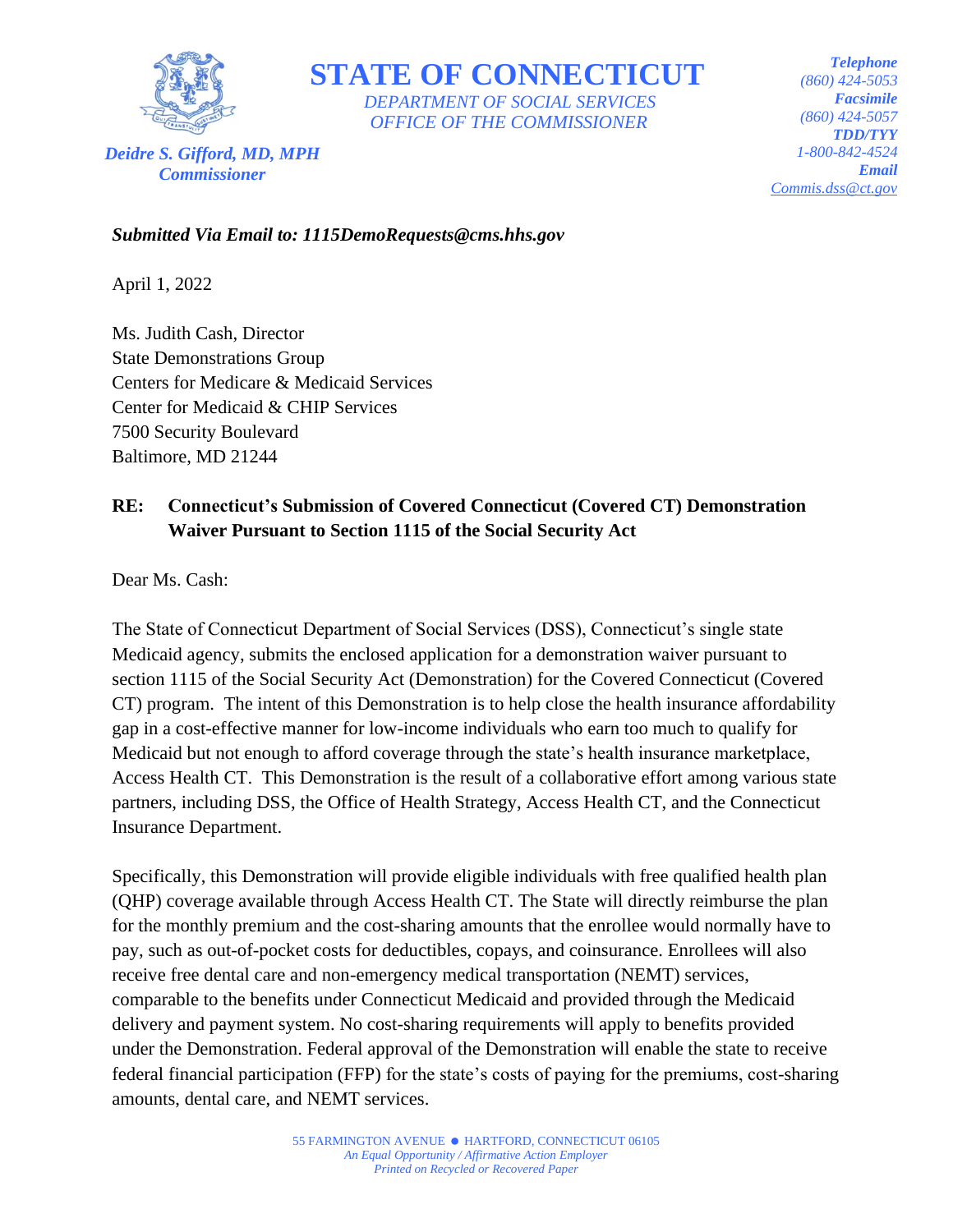*Ms. Judith Cash, Director, State Demonstrations Group, CMCS, CMS Connecticut's Submission of Section 1115 Demonstration Waiver for Covered Connecticut April 1, 2022*

This Demonstration will be available to parents and caretaker relatives, and their tax dependents under age 26, and childless adults ages 19 to 64 who have income that is above the Medicaid limit but does not exceed 175% of the federal poverty level (FPL). Enrollees must enroll in a silver-level QHP available through Access Health CT using federal premium subsidies and costsharing reductions.

Pursuant to 42 C.F.R. § 431.408, the state completed the required public process for the Demonstration, as described and documented in the appendix to the Demonstration. The state published abbreviated public notice in the Connecticut Law Journal, which is the state's register, on February 8, 2022 and posted full public notice on the DSS website for a written public comment period that began on February 8, 2022 and ended on March 11, 2022, which was more than 30 days. DSS held two electronic public hearings, one hosted by the state's legislatively established Medical Assistance Program Oversight Council on February 10, 2022 and another hosted by DSS on February 16, 2021. DSS received three written comments and also received verbal comments during the public hearings, which are summarized in the responses to comments included in the appendix to the Demonstration. In accordance with the process set forth in the state's approved tribal consultation SPA, the state sent notice of this Demonstration to Connecticut's two federally recognized Indian tribes on February 3, 2022. The tribal representatives did not send any comments on this SPA. This Demonstration does not have a unique or particular impact, nor a direct effect on tribal members, tribes, or tribal health programs or organizations.

If you have any questions, please contact William Halsey, Interim Director, Division of Health Services, at [William.Halsey@ct.gov.](mailto:William.Halsey@ct.gov) Thank you.

Sincerely,

Deida 5 / Hog

Deidre S. Gifford, MD, MPH Commissioner

Cc: Angela Garner, CMS Eli Greenfield, CMS Tonya Moore, CMS Danielle Daly, CMS Stefanie Vance, CMS Paula Kazi, CMS Marie DiMartino, CMS Jeffrey Beckham, Acting Secretary, Office of Policy and Management (OPM)